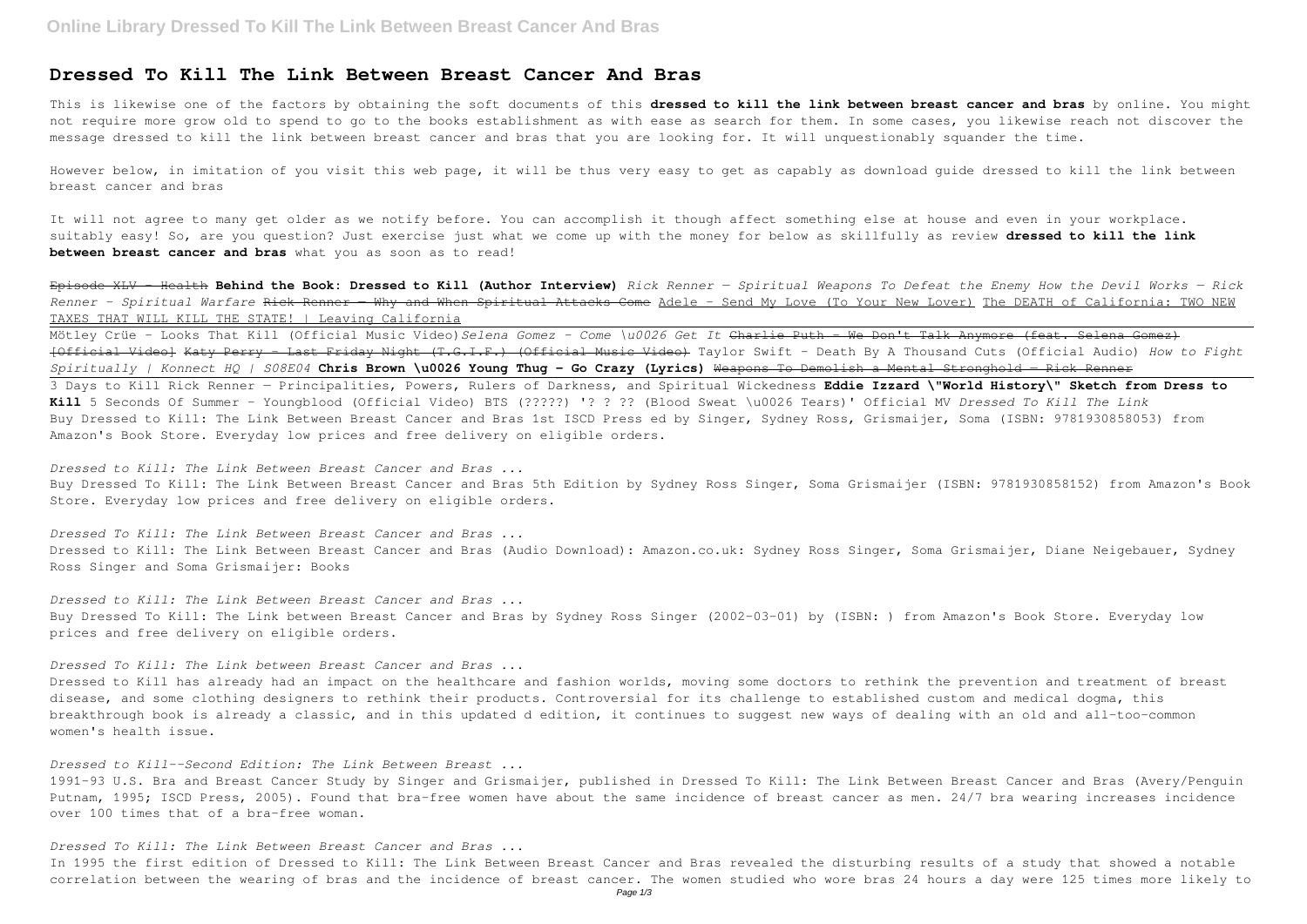# **Online Library Dressed To Kill The Link Between Breast Cancer And Bras**

have breast cancer compared to bra-free women.

#### *Dressed to Kill?Second Edition: The Link Between Breast ...*

Dressed to Kill (1980 film) Dressed to Kill. (1980 film) Dressed to Kill is a 1980 American neo-noir slasher film written and directed by Brian De Palma. Starring Michael Caine, Angie Dickinson, Nancy Allen, and Keith Gordon, the film depicts the events leading up to the murder of a New York City housewife (Dickinson) before following a prostitute (Allen) who witnesses the crime.

Dressed to Kill is a 1995 book by Sydney Ross Singer and Soma Grismaijer that proposes a link between bras and breast cancer. According to the authors, the restrictive nature of a brassiere inhibits the lymphatic system, leading to an increased risk of breast cancer. The book's claims are considered unfounded by the scientific community, and researchers have criticized the authors' methodology as faulty. Major medical organizations including the National Institutes of Health and the American Can

#### *Dressed to Kill (1980 film) - Wikipedia*

Dressed to Kill. R | 1h 44min | Crime, Drama, Mystery | 25 July 1980 (USA) 2:06 | Trailer. 1 VIDEO | 108 IMAGES. A mysterious blonde woman kills one of a psychiatrist's patients, and then goes after the high-class call girl who witnessed the murder.

#### *Dressed to Kill (book) - Wikipedia*

*Dressed to Kill (1980) - IMDb* Dressed to Kill?Second Edition: The Link Between Breast Cancer and Bras \$13.60 (15) Only 11 left in stock (more on the way).

*Dressed To Kill: The Link between Breast Cancer and Bras ...*

Start your review of Dressed to Kill: The Link Between Breast Cancer and Bras. Write a review. May 01, 2012 Lori rated it it was amazing. Shelves: nonfiction. Wow! I think EVERY woman needs to read this book. I would love it if others would perform studies to confirm their findings. The information presented here is highly plausible.

*Dressed to Kill: The Link Between Breast Cancer and Bras ...* If someone, especially a woman, is dressed to kill, they are wearing very smart or attractive clothes which are intended to attract attention and impress people. She watched his plane come into Mascot airport, dressed to kill, her hand shielding her eyes. See also: dress, kill

*Dressed to kill - Idioms by The Free Dictionary* Dressed to Kill Approved | 1h 16min | Crime , Mystery | 7 June 1946 (USA) Sherlock Holmes sets out to discover why a trio of murderous villains, including a dangerously attractive female, are desperate to obtain three unassuming and inexpensive little music boxes.

*Dressed to Kill (1946) - IMDb* Gladiator: Dressed to Kill Game Dress a gladiator for battle in the Roman arena of death. Your choice of weapons and armour will decide whether or not he is victorious. Will the emperor grant your...

*Gladiator: Dressed to Kill Game - BBC* Dressed to Kill: The Link Between Breast Cancer and Bras (Audio Download): Sydney Ross Singer, Soma Grismaijer, Diane Neigebauer, Sydney Ross Singer and Soma Grismaijer: Amazon.com.au: Audible

*Dressed to Kill: The Link Between Breast Cancer and Bras ...* Overview: Roman Britain, 43 - 410 AD. Conquered for vanity, half-heartedly Romanised and eventually abandoned to its fate, Roman Britain represents a fascinating microcosm of the rise and fall of ...

### *BBC - History: Romans*

Link is a 1986 British horror film starring Elisabeth Shue and Terence Stamp along with a trio of simian stars which consist of Locke as Link, Jed as Imp, and Carried as Voodoo. The title character, "Link", is a super-intelligent yet malicious chimpanzee (played by an orangutan ) who lashes out against his masters when they try to have him euthanised .